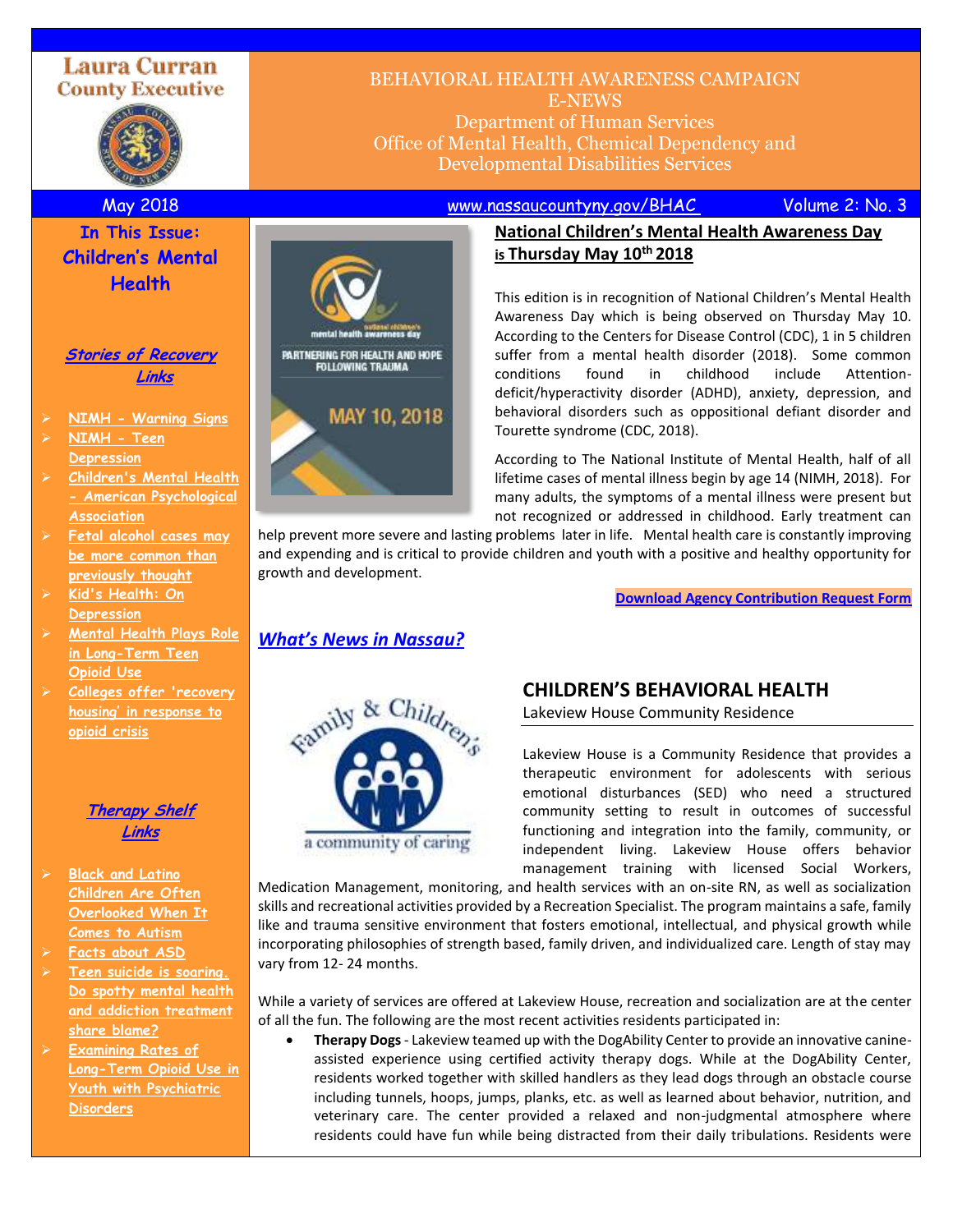**Contact Us Nassau County Department of Human Services, Office of Mental Health, Chemical Dependency and Developmental Disabilities Services (516)-227-7057 Email**





educated on how to choose the right dog and/or proper care and training for the one they already have all while laughing and experiencing positive interactions.

- **The Book Fairies** Residents received a generous donation of over 50 books from The Book Fairies. This non-profit organization seeks to make a significant impact on literacy by partnering with organizations that place focus on increasing accessibility to reading material. These reading materials foster literacy, academic success, and provide a respite to the residents from personal struggles. Each resident came home with a smile on their face as they walked into a room filled with books that foster their wildest imaginations. Genres included fiction, non-fiction, series, mysteries, comics, self-help, as well as poetry and adventure.
- **The Circus** The circus provides youth with a wide range of benefits including opportunities for creative expression, support towards emotional health, as well as enhanced cognitive functioning. Residents were able to attend the UniverSoul Circus located in Queens, NY, a spectacle of global proportions that took them on an unforgettable journey. They watched as brand new acts from Russia, Trinidad, South Africa, and Mongolia filled the stage with electrifying performances. This circus includes acts from every culture, every generation, and every family. The residents got a prodigious lesson on the true meaning of teamwork as well as a framework for creative expression in all areas of life.

Lakeview House strives to build upon positive relationships, especially those relationships between the residents and their parents/guardians. While staff are always available to residents for emotional support, each parent who walks through the door will also get their own sense of support. Family Support services are provided by Family Peer Advocates who are uniquely qualified based on their own parenting journey and have been credentialed by the NYS through training that focuses on the principles and concepts of recovery, advocacy and the unique competencies needed to assist others based on the shared personal experience paradigm. This unique experiential commonalty cultivates engagement and autonomy by empowering parents to take an active role in their child's care. Families are provided with hope, encouragement, and an exclusive sense of support knowing their Advocate has been through a similar parenting process. They have first-hand knowledge of services and are able to assist families in developing formal and informal community supports. They encourage families to meet others who face similar challenges for increased support and social networking and promote the learning of new skills and resources through group activities with other parents.

Families are also empowered to develop self-advocacy skills and how to use their voice to express needs. Through this support, parents are taught positive parenting skills and are encouraged to become advocates in their own rights. Support begins at the screening process and continues to be available regardless if admission occurs. Individual and support groups are available as well as educational advocacy, workshops, evidence-based parenting courses, and a variety of other activities. Lakeview has access to this resource whenever needed.

*Written by Carly Weinstein, LMSW, Lakeview House Social Worker with contributions by Christine Miller, LMSW, AVP of Children's Behavioral Health*

# **Did You Know?**

- **1 in 5** high school students report being bullied in school (SAMHSA, 2017).
- **1 in 3** United States students report being bullied at some point over the course of the school years (National Center forEducation Statistics and Bureau of Justice statistics, School Crime Supplement, 2011).
- When comparing the data it shows a substantial increase in the amount of youths being victimized and bullied.
- **1 in 6** high school students report being a victim of cyberbullying (SAMHSA, 2017).
- **21%** of low income children and youth ages 6-17 years of age have mental health disorders (Howell, 2004).
- Nearly **1 in 6** poor children lack health insurance compared to about **1 in 12** non-poor children (Mach, A.L. & Rapaport, C., February 2012).
- **13-20%** of children living in the United States experience a mental health disorder in a given year, and research shows that prevalence of these conditions are increasing (Centeres for Disease Control and Prevention, 2017); **20%** of the world's children

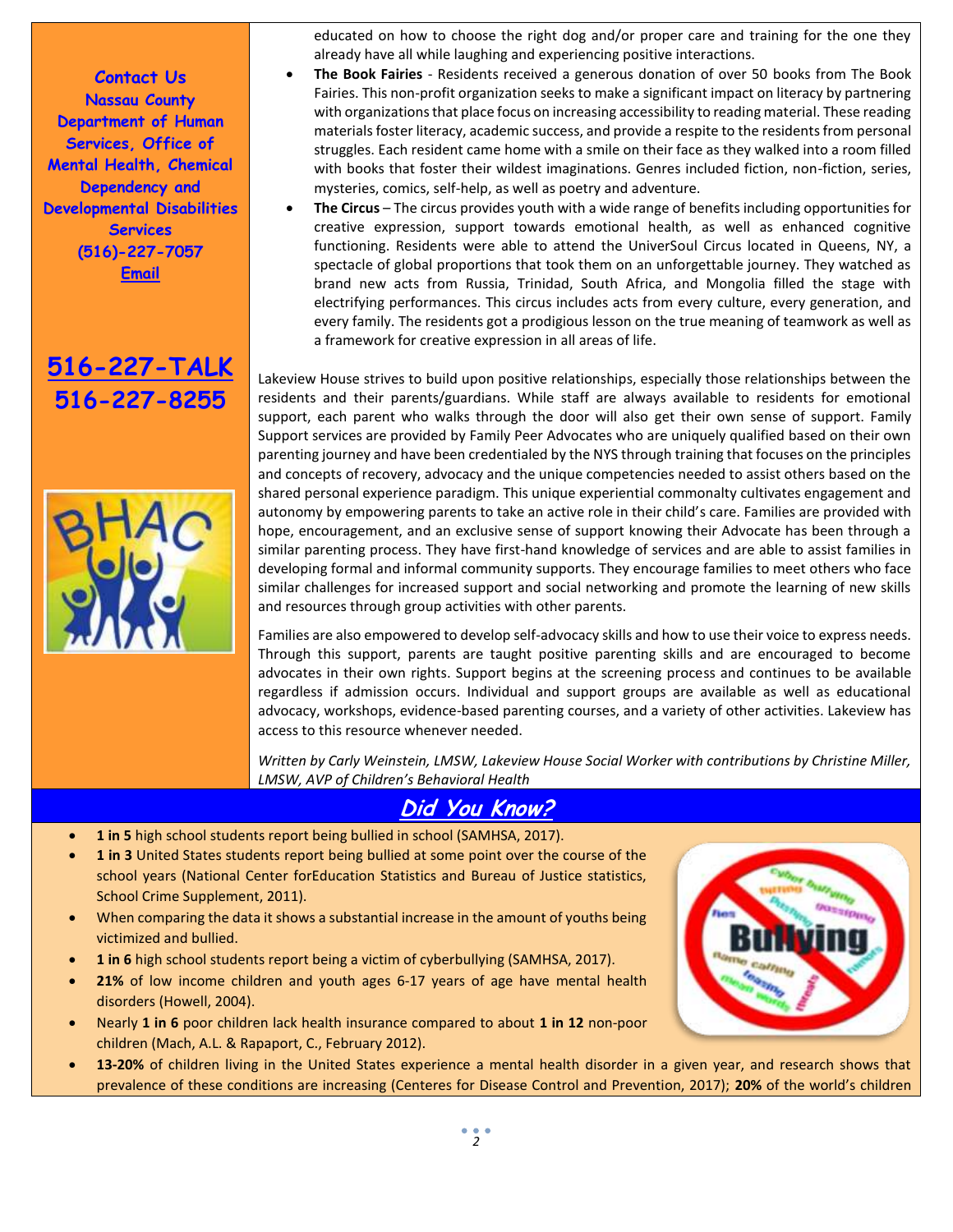and adolescents have mental health disorders or problems (WHO, 2017). The data from both The Centers for Disease Cotnrol and World Health organization are consistant.

- **50%** of children and youth in the child welfare system have mental health disorders (Bruns et al., 2004).
- The main outcomes were opioid receipents, defined as any opioid analgesic prescription claim, and long-term opioid therapy, defined as more than 90 days' supply within a 6-month period, with no supply gap longer than 32 days (JAMA Pediatrics, 2018).
- More than **two thirds** of children reported at least 1 traumatic event by age 16 (SAMHSA, 2017).
- The second leading cause of death among children aged 12-17 years in 2010 was suicide (CDC, 2017); Suicide is still the second leading cause of death in the age bracket 15-29 years (World Health Organization).
- While 3.0 per 1000 recipients transitioned to long-term opioid therapy within 3 years of receiving an opioid prescription, all psychatric disorders and treatments were associated with an increased risk for transitioning to long-term opioid therapy. This ranged from an adjusted relative increase in the long-term opioid therapy rate from a factor of 1.73 for attention deficit hyperactivity disorder to a 9-fold increase for opioid use disorder (JAMA Pediatrics, 2018).
- The National averag eof chiold abuse and neglect victims in 2015 were 683,000 or 9.2 victims per 1,000 children (SAMHSA).

### **As per the National Institute of Mental Health, here are some statistics:**

- 20% of youth ages 13-18 live with a mental health condition
- 11% of youth have mood disorders, 10% of youth have a behavior or conduct disorder
- 8% of youth have an anxiety disorder
- 50% of all lifetime cases of mental illness begin by age 14; 75% begin by age 24,
- The average delay between onset of sympotoms and intervention is 8-10 years
- 37% of students with a mental health condition age 14 and older drop out of school the highest dropout rate of any disability group
- 70% of youth in state and local juvenile justice systems have a mental illness
- Suicide is the 3<sup>rd</sup> leading cause of death in youth ages 10-24
- 90% of those who died by suicide had an underlying mental illness (NIMH, 2018)



# **Agency Spotlight**





For more than 130 years, Family and Children's Association (FCA) has worked to protect and strengthen vulnerable children, seniors, families and communities on Long Island. Our multifaceted programs include Addiction, Prevention, Treatment and Recovery Services, Senior and Adult Services, Residential Care for Youth and Adults and Behavioral Health Services. Through

our array of programs, we help over 20,000 of our neighbors each year. In our Children's Behavioral Health Division, children and families receive support and help throughout their journey in the mental health system.

Josephine\* had a history of several psychiatric hospitalizations and struggled with managing her anxiety, depression and self-harming behavior. She struggled in school and out in the community. Through the help of the Home and Community Based Program (HCBS), Josephine was able to learn ways to manage these struggles, build her self-confidence and increase her socialization skills. The family also learned skills to better support Josephine and her needs. After one year in the program, she was successfully discharged.

Freddy\* was client in our Children's Care Coordination program. Through the help of the Care Manager, he was linked to community resources to help him learn how to navigate the bus system so he could get to and from college. Freddy worked with his Care Manager

on volunteer opportunities as he wanted to give back to his community. Upon discharge, he was more compliant with his mental health treatment and consistently attending school.

These are just a few of the success stories from the children we serve in the Children's Behavioral Health Division at Family and Children's. This division serves children ages 5-21 who are diagnosed or at risk-of being diagnosed with a Serious Emotional Disturbance. In 2017, 92% of children served by HCBS and Children's Care Coordination demonstrated progress on their goals and 85% of youth in the Lakeview Community Residence demonstrated improvement in their communication and interactions with their families.

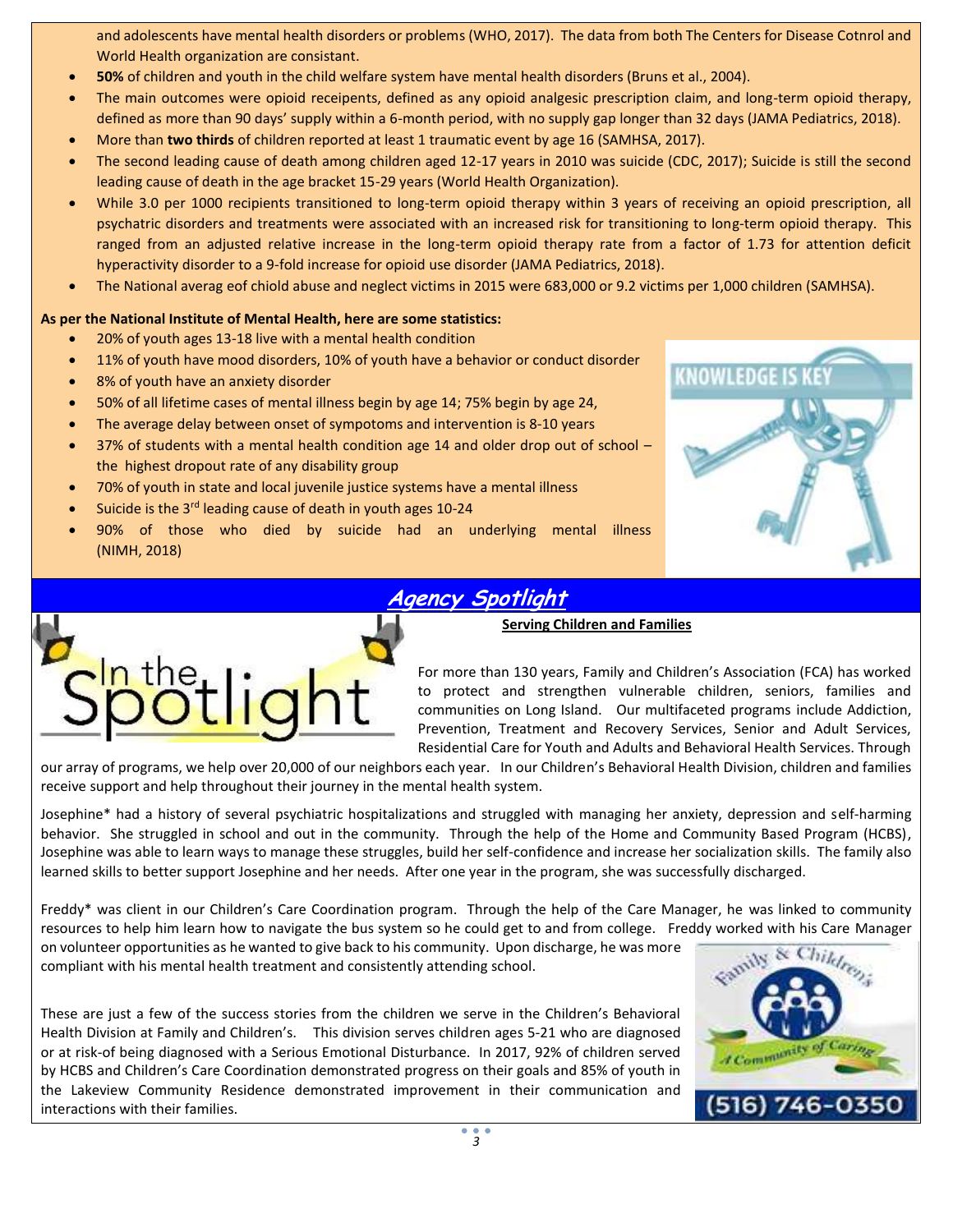**Here is a description of the programs we offer:** 

**Lakeview Community Residence**- An 8-bed co-ed facility for adolescents, ages 13-17, who suffer from significant, emotional impairments and need a structured setting in the community. This setting will help assist in stabilizing and maintaining the adolescent's symptoms and behaviors so they can be reunited with the families upon discharge.

**Home and Community Based Waiver (HCBS)** - Offers strength based, family driven services to children 5-21 who face the likelihood of residential placement or psychiatric hospitalization due to their Serious Emotional Disturbance. Our services include, Individualized Care Coordination, Intensive In Home, Family Support, Respite, Skill Building and Crisis Response. We collaborate with other community based services and providers to ensure adequate services are available and involved with each family we serve.

**Children's Care Coordination** - Care Coordination services are provided to children, teens and young adults ages 5-21, regardless of insurance status. Care Managers help each youth achieve personal goals, coordinate with their outside providers and link them and their family to community resources and supports.

**Family Center Nassau Family Support** - Providing parents with support, guidance, and empowerment is the goal of Family Support. Credentialed Family Peer Advocates who have lived experience work with families to help support them throughout their journey. Families can elect to utilize any of the provided services, which include individual, parent support groups, workshops or engagement events. Family Peer Advocates are available to support families at school meetings, hospital meetings, and during any other visits the family feels they can use support in. Services are for children 5-21 who are diagnosed or at-risk of being diagnosed with an SED diagnosis

Family Center Nassau Respite - Providing families with a break is integral for the wellness of the family as a whole. Family Center Nassau Respite provides weekly peer respite for children 5-18 who have a mental health diagnosis. Children are matched with a peer and meet with them under the supervision of a Respite Counselor weekly for up to 6 months. The goal of respite is to help build social skills, connect children to their communities and provide the family with a break to help decrease stress at home.

These programs offer valuable services to children and families each and every day. Our dedicated staff are commitment to ensuring each family receives quality services to help meet their many needs.

> **Family & Children's Association 100 East Old Country Road Mineola, NY 11501 Phone: (516) 746-0350 Fax: (516) 294-0198 <https://www.familyandchildrens.org/>**

**\*At FCA we respect all who come to us for help – and many are working toward a fresh start in life. So, while their stories are true, client names and images may have been changed to protect their privacy. FCA thanks you for understanding.** 

# **Online Resources**

### **New CTAC Clinical Tools**

CTAC is proud to announce the creation of new practice-based and educational resources focused on Family Engagement strategies for providers, clients, and caregivers and families to use.

- **[Key Messages to Communicate in Services](http://mcsilverinstituteatnyusilver.cmail20.com/t/i-l-biyiyjl-mtjkljda-y/)**
- [Family Alignment: The First 30 Days Checklist](http://mcsilverinstituteatnyusilver.cmail20.com/t/i-l-biyiyjl-mtjkljda-j/)
- Session Feedback Form for [Individual](http://mcsilverinstituteatnyusilver.cmail20.com/t/i-l-biyiyjl-mtjkljda-t/) and [Family Sessions](http://mcsilverinstituteatnyusilver.cmail20.com/t/i-l-biyiyjl-mtjkljda-i/)
- Caregiver's Guides:
	- [Children and Trauma](http://mcsilverinstituteatnyusilver.cmail20.com/t/i-l-biyiyjl-mtjkljda-d/)
	- [Childhood Anxiety](http://mcsilverinstituteatnyusilver.cmail20.com/t/i-l-biyiyjl-mtjkljda-h/)
	- [Childhood Depression](http://mcsilverinstituteatnyusilver.cmail20.com/t/i-l-biyiyjl-mtjkljda-k/)
	- [Conduct Disorders](http://mcsilverinstituteatnyusilver.cmail20.com/t/i-l-biyiyjl-mtjkljda-u/)

### **Resources for Teens/parents (Links)**

- An Inside Look into the Teenage Brain
- Drug Abuse [Information and Fact Sheets for](https://teens.drugabuse.gov/drug-facts)  **[Teenagers](https://teens.drugabuse.gov/drug-facts)**
- [Teen Mental Health risk increases with food insecurity](http://www.foxnews.com/health/2016/02/26/teen-mental-health-risk-increases-with-food-insecurity.html?utm_source=March+2%2C+2016+Newsletter&utm_campaign=March+2%2C+2016&utm_medium=email)
- SUNY [Telecounseling](https://www.timesunion.com/local/article/SUNY-considers-24-7-mental-health-telecounseling-11037978.php?utm_source=April+12%252C+2017+Newsletter&utm_campaign=April+12%252C+2017&utm_medium=email)
- [Kids Health](http://kidshealth.org/en/parents/help-cutting.html?WT.ac=p-ra)



**National Institute** on Drug Abuse for Teens **Advancing Addiction Science**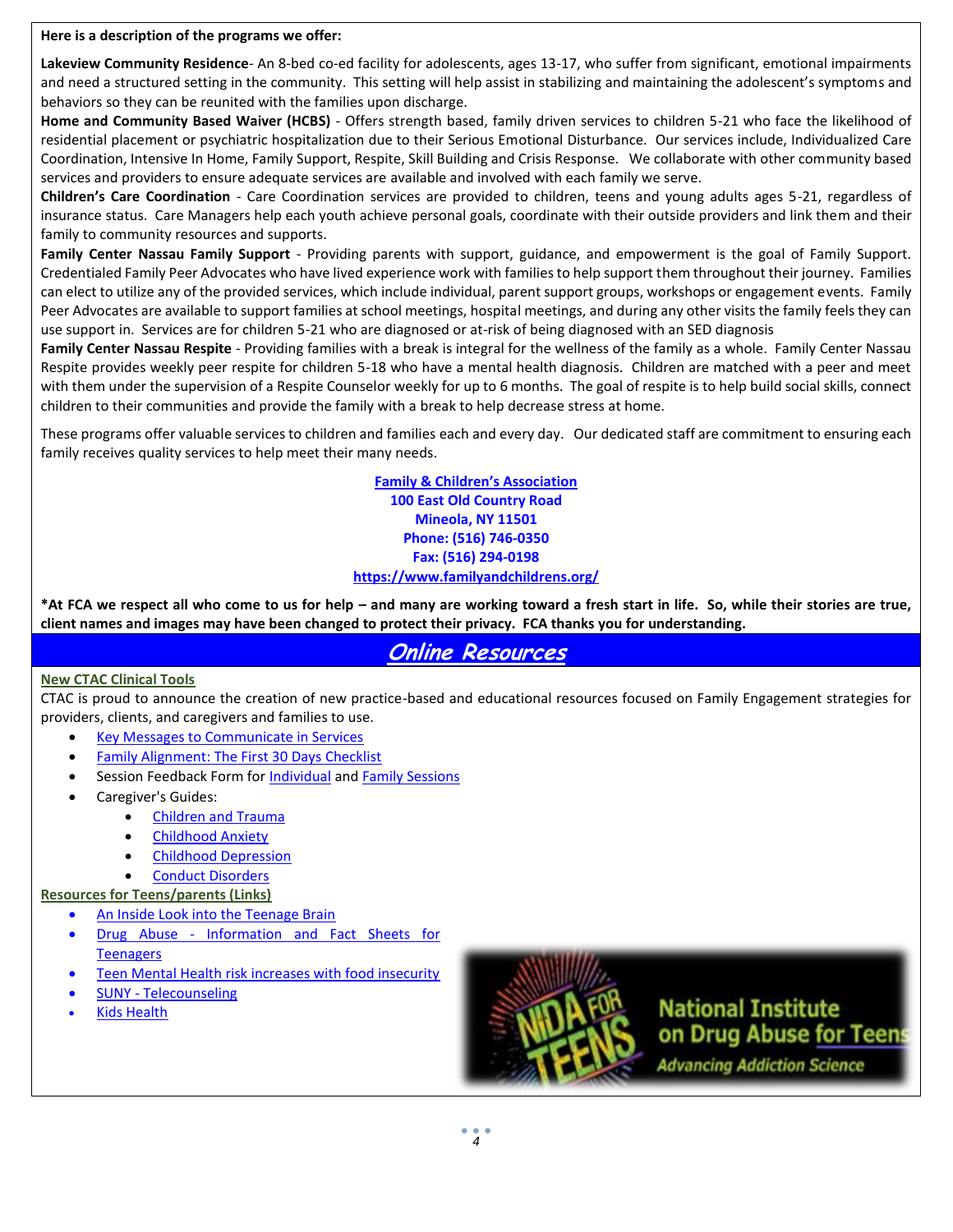# **Opioid Central**



### [Bronx Teacher Killed by Fentanyl Overdose](https://www.drugaddictionnow.com/2018/01/02/bronx-teacher-killed-by-fentanyl-overdose/)

Toxicology reports reveal that 36-year-old special education teacher Matthew Azimi, who was found dead on November 30 in one of the bathrooms at Public School X811 in the Foxhurst neighborhood of the Bronx in New York City, died because of a fentanyl overdose. January 2, 2018 by Topher Avery



[New app helps Nassau County Police pinpoint drug overdose hotspots](http://pix11.com/2018/02/01/new-app-helps-nassau-county-police-pinpoint-drug-overdose-hotspots/?utm_source=February+9%2C+2018+Newsletter&utm_campaign=February+9%2C+2018&utm_medium=email) LIDO BEACH, N.Y. — Kelly Grym is living through unspeakable pain and tragedy — losing her only two sons to heroin overdoses five years apart on the same day. February 1, 2018 by Magee Hickey

### [Providers raise the bar for opioid treatment on L.I.](http://files.constantcontact.com/741db691101/4b56ca60-c794-4d60-a608-89960f18d06e.pdf)

A group of medical professionals and advocates on Long Island, which accounts for a



disproportionate share of the state's overdose deaths, are pushing for clinicians from all disciplines to also take on a greater role in treating opioid‐use disorder and advocating for evidence‐based solutions. State data show that there were 521 opioid overdose deaths in Nassau and Suffolk counties in 2016, accounting for about 14% of fatal overdoses statewide that year, although Long Islanders make up only about 7.5% of the state's population. The number of fatalities on Long Island rose last year, with as many as 600 dead, according to a report in Newsday.

### [Governor Cuomo Announces 30-Day Budget Amendment to Help Combat the Fentanyl Crisis in NYS](https://www.governor.ny.gov/news/governor-cuomo-announces-30-day-budget-amendment-help-combat-fentanyl-crisis-new-york-state?utm_source=February+9%2C+2018+Newsletter&utm_campaign=February+9%2C+2018&utm_medium=email)

### **Legislation Will Add 11 Types of Fentanyl to the State's Controlled Substances Schedule**

Governor Andrew M. Cuomo today announced a 30-day budget amendment will be advanced to add 11 fentanyl analogs to the state controlled substances schedule and provide the New York State Health Commissioner the authority to add any new drugs that have been added to the federal schedule, to the state controlled substances schedule. These actions will support law enforcement in their efforts to stop the spread of lethal drugs in New York State.

# **Justice Junction**

The Nassau County Adolescent Diversion Part (ADP) Started as one of nine pilot programs in New York State. ADP court was established in January 2012, to address the needs of sixteen and seventeen-year-old adolescents facing criminal charges in the traditional criminal justice system. Prior to ADP being implemented, sixteen and seventeen-year old's that were arrested in Nassau County had their court cases processed in the same criminal court as adult defendants. In the traditional criminal court setting, the adolescent faced probation, incarceration, and a criminal record. Through collaborative efforts including Nassau County Department of probation, and Center for Court Innovation, the Adolescent Diversion part was established with goals of keeping youth out of jail, addressing the specific needs that resulted in a youth's contact with the criminal justice system, preventing future arrests, and clearing criminal records to the best of the court's ability while ensuring community safety.

A youth is eligible for ADP when the offense is a violation, misdemeanor, and/or a non-violent felony. The opportunity to participate in ADP affords the youth the possibility of a bright future that could be in jeopardy if he or she receives a criminal conviction from the traditional criminal justice system. When the youth is identified as a potential participant, after the initial arraignment, the Nassau County Department of Probation administers the Youth Assessment Screening Instrument (YASI) to determine the adolescent's risk-need level. Based on the results of the risk-need assessment, the Resource Coordinator and Clinical Coordinator develop a comprehensive case plan that addresses the individualized treatment needs of each youth. Additionally, low risk youth either have their cases dismissed at the first appearance in ADP or are referred to the Nassau County Youth Court's peer sentencing program.

ADP provides treatment interventions that include linkages to community providers that address mental health concerns, substance use disorders, family dysfunction, and gang involvement. ADP also assists with linkages to Single Point of Access (SPOA) services, Person in Need of Supervision (PINS) Diversion, Nassau County Department of Social Services' prevention services, and assistance for families working with school districts to ensure educational needs of the youth are properly addressed. The court provides age appropriate evidence based practice training such as Moral Recognition Therapy (MRT), Structured Psychotherapy for Adolescents Responding to Chronic Stress (SPARCS), and Screening, Brief Intervention, Referral to Treatment for Juvenile Justice (SBIRT – JJ).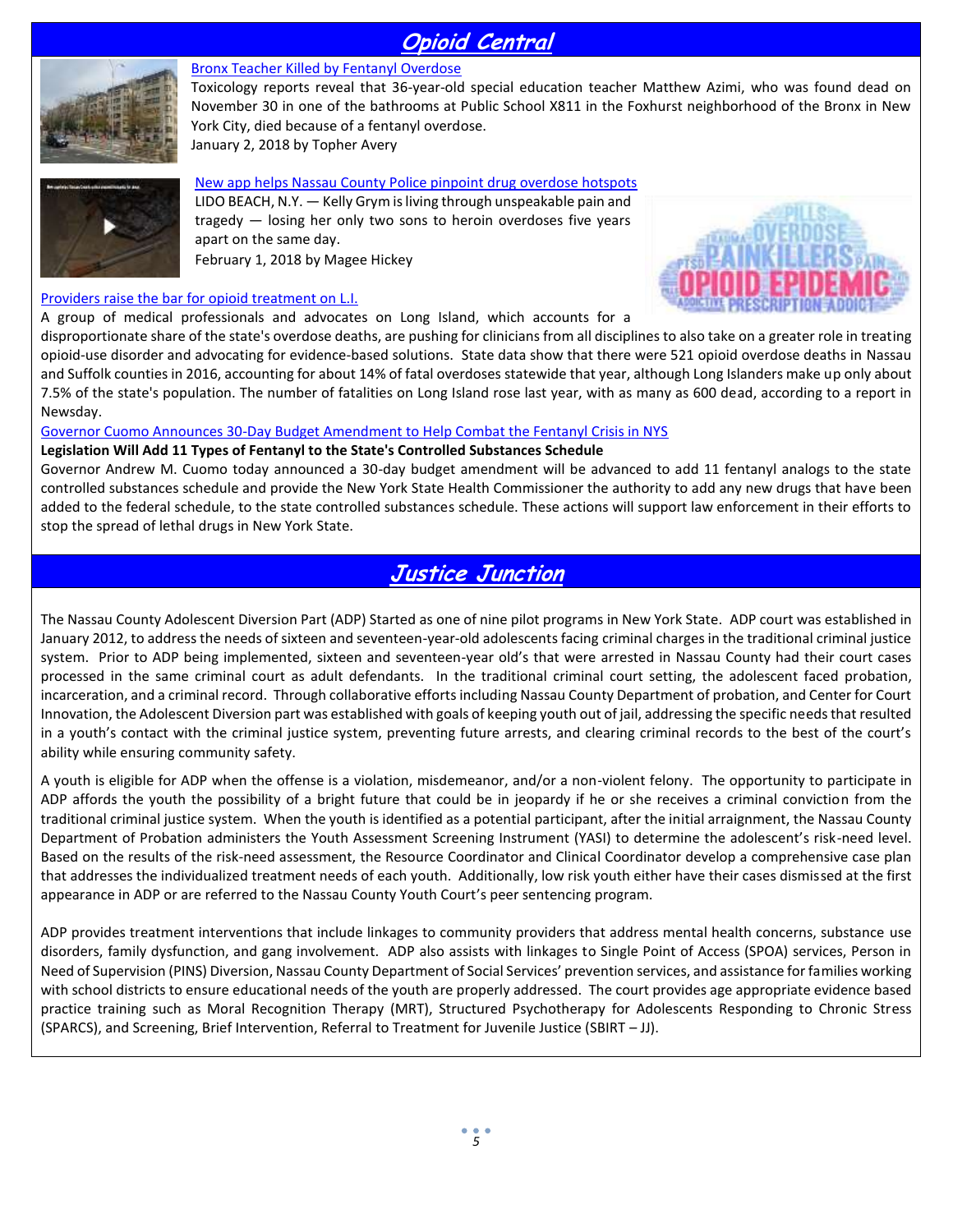

Nassau County Adolescent Diversion has processed over six thousand cases since its inception and the court has a ninety-six percent dismissal rate. The Honorable Sharon Gianelli presided over the court from January 2012 until December 2013; Before being elected to become a Supreme Court Judge. The current Judge is The Honorable David Goodsell. Judge Goodsell has presided over ADP since January 2014. The Adolescent Diversion Part will be operational until the "Raise the Age" legislation takes full effect on October  $1<sup>st</sup>$  in 2019. ADP will be phased out after "Raise the Age" is fully implemented.

# **Innovation Center**

### Purdue Researchers [to Test Telehealth to Diagnose Autism in Infants](https://mhealthintelligence.com/news/purdue-researchers-to-use-telehealth-to-diagnose-autism-in-infants?elqTrackId=1b1da00f3ee646959747bef53ad2fe87&elq=f6c6a270c7ad4ceeb434e6fd0202e45b&elqaid=4946&elqat=1&elqCampaignId=4591)



A five-year study being launched by Purdue University will use a telehealth platform and remote patient monitoring tools to help doctors and parents identify signs of autism in at-risk infants. March 6 2018 by Eric Wicklund

### [Telehealth Targets a Niche in Mental Health Care for Urban Youths](https://mhealthintelligence.com/news/telehealth-targets-a-niche-in-mental-health-care-for-urban-youths)



A New Jersey program is using telehealth to connect pediatricians with psychiatrists, addiction counselors and other experts in an effort to improve access to care for urban youths with behavioral health issues. Pediatricians in New Jersey are using telehealth to connect with mental health experts in a new program designed to improve access to care for urban youths. January 3, 2018 by Eric Wicklund

### [Schools Turn to Telemedicine to Tackle Student Depression, Violence](https://mhealthintelligence.com/news/schools-turn-to-telemedicine-to-tackle-student-depression-violence?elqTrackId=8eb6fcd9f3df497c9bb82b3c0b81291f&elq=e19d4ea469b54522b25328ed18fa301a&elqaid=5161&elqat=1&elqCampaignId=4794)



A telemedicine program launched in 2012 after the Sandy Hook Elementary School massacre has helped schools in Lubbock, Texas, identify and treat hundreds of students in need of psychiatric services. Texas school officials are touting a telemedicine service that not only brings behavioral healthcare into the school, but also may be averting serious issues like potential violence. April 2, 2018 by Eric Wicklund

### [Health App Aims to Help Caregivers Identify Perinatal Depression](https://mhealthintelligence.com/news/mhealth-app-aims-to-help-caregivers-identify-perinatal-depression?elqTrackId=ce3c53d96f2c434184bdcf634d7a5a8f&elq=a723a43d3c7442d99d6a766f83df46f9&elqaid=5367&elqat=1&elqCampaignId=4983)



The mHealth app, designed by researchers at the Worcester Polytechnic Institute, helps obstetric care providers identify perinatal depression in soon-to-be and new mothers and gives them care management tips.

Developed at the Worcester Polytechnic Institute and University of Massachusetts Medical School, the app – called Lifeline4Moms - is designed as a resource for obstetricians and other care providers in identifying [perinatal depression,](https://www.healthline.com/health/depression/perinatal-depression) which affects 14 percent of women and is considered the most common complication of pregnancy. April 23, by Eric Wicklund

### [The Doctor Will Text You Now](https://www.dmagazine.com/publications/d-ceo/2018/march/ieso-digital-health-dan-clark/?utm_source=March+15%2C+2018+Newsletter&utm_campaign=March+15%2C+2018&utm_medium=email)



A U.K.-based mental health care innovator that combines artificial intelligence, data, and the millennial generation's love affair with texting has landed in Dallas to establish a beachhead for its U.S. expansion. Leso Digital provides cognitive behavioral therapy via a real-time online written conversation between a credentialed counselor and the patient in a secure virtual therapy room. They never see each other. Everything is typed. March 2018 by Kerry Curry

### [Diagnosing mental health as routinely as blood work could revolutionize](https://qz.com/1230347/can-we-make-mental-health-diagnoses-as-routine-as-blood-work/?utm_source=March+23%2C+2018+Newsletter&utm_campaign=March+23%2C+2018&utm_medium=email) treatment



Imagine that tomorrow you wake up with a persistent cough and a sore throat. You go to see your doctor and she asks about your symptoms, but also takes your temperature and blood pressure, and maybe takes a throat culture or blood sample to send to the lab. Most of the medical field operates in this way, but not mental health. Recent work by our lab is trying to change this. We're looking for "biomarkers," physical tests that could help in the diagnosis of particular mental illnesses and help to inform treatment strategies. March 16, 2018 by Matthew Scult

### [The Science of How Your Diet Affects Your Mental Health](https://www.thecut.com/2018/03/the-science-of-how-your-diet-affects-your-mental-health.html?utm_source=March+29%2C+2018+Newsletter&utm_campaign=March+29%2C+2018&utm_medium=email)



Today, the idea that food can have an impact on emotional health hasn't gone away; it just looks a little different. The internet is littered with food-based mental-health fixes, ranging from books with titles like "The Happiness Diet to recipes for things" like "better than Prozac" turmeric lemonade. March 16, 2018 by Jenny Splitter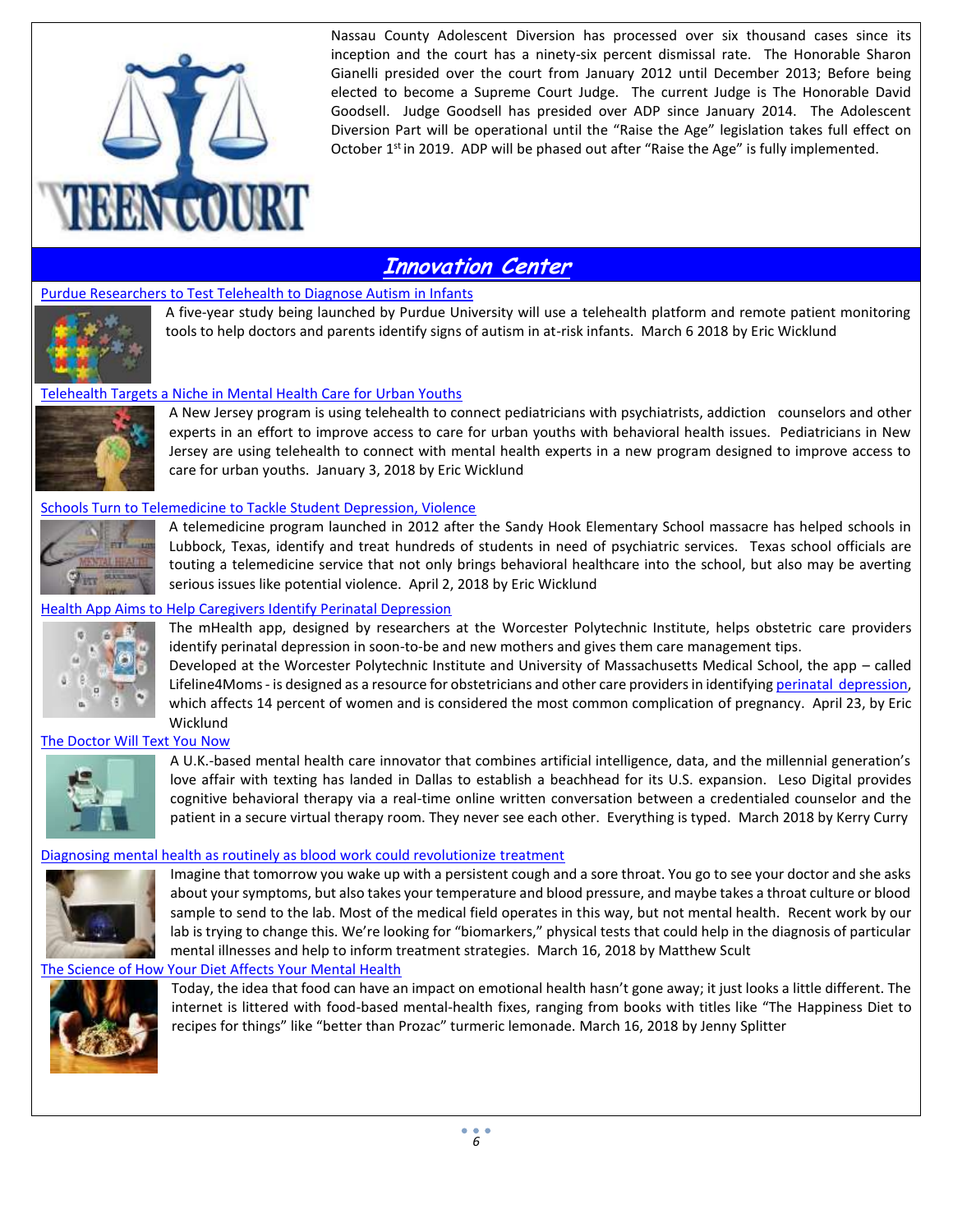### [New Mobile Health Program Aims to Avoid Unnecessary ER Visits](https://mhealthintelligence.com/news/new-mobile-health-program-aims-to-avoid-unnecessary-er-visits?elqTrackId=6a1ebbc0cab4425cbd335c4f6dd5ef9e&elq=e333286c81ff42ad9539891d26e4edd0&elqaid=5258&elqat=1&elqCampaignId=4878)



A community paramedicine program launched in New Mexico's Valencia County will bring mobile health services to patients deemed most at risk of developing health concerns that end up requiring hospitalization. April 10, 2018 by Eric Wicklund

# **Provider Corner**

**NYS Children's Medicaid System Transformation Webinar:** The State held a webinar on April 19th to update children's providers and stakeholders on the new State Plan Services and aligned HCBS. Access the slides [here](http://mcsilverinstituteatnyusilver.cmail20.com/t/i-l-biyiyjl-mtjkljda-a/)





Schools are taking innovative approaches to telehealth. But can a system that's always struggling for funding find a path to sustainability?

Telehealth is changing how schools deliver healthcare services for both students and staff. By Eric Wicklund



### [School Professionals Can Help Children Manage Mental Health](https://psychcentral.com/news/2018/03/02/school-professionals-can-help-children-manage-mental-health/133213.html?utm_source=March+9%2C+2018+Newsletter&utm_campaign=March+8%2C+2018&utm_medium=email)

New research finds that school-based services delivered by teachers and other school-based professionals can help reduce mental health problems in elementary-aged children. The finding comes at an opportune time given the violence recently experienced across America. PsychCentral by Rick Nauert PhD



# A growing shortage of psychiatrists across the U.S. is making it harder for people who struggle with mental

[Severe Shortage Of Psychiatrists Exacerbated By Lack Of Federal Funding](https://www.npr.org/2018/03/09/592333771/severe-shortage-of-psychiatrists-exacerbated-by-lack-of-federal-funding?&utm_source=March+15%2C+2018+Newsletter&utm_campaign=March+15%2C+2018&utm_medium=email)

illness to get the care they need  $-$  and the lack of federal funding for mental health services may be to blame. After the school shooting in Parkland, Fla., last month, President Trump promised to "tackle the difficult issue of mental health." But his 2019 budget proposal doesn't devote much funding to mental health care. March 9, 2018 by Samantha Raphelson



### NYS makes it easier for hospitals to open detox beds but it's not clear if they'll do so

In an effort to increase access to addiction treatment services in the wake of the opioid crisis, the New York State Health Department is giving hospitals an opportunity to add more in-patient detox beds. The Office of Alcoholism and Substance Abuse Services (OASAS) is temporarily waiving a certification requirement that would allow hospitals to add detox beds through the end of this year. But it's not clear if any local hospitals are planning to take advantage of the state waiver. March 19, 2018 by Beth Adams

| <b>Community Bulletin</b> |                    |                                                                                                     |                                                        |
|---------------------------|--------------------|-----------------------------------------------------------------------------------------------------|--------------------------------------------------------|
| <b>Events</b>             | <b>Dates</b>       | <b>Location</b>                                                                                     | Register                                               |
| S.T.R.O.NG. Youth Inc.    | 4/12/18<br>4/13/18 | <b>STRONG Youth Conference</b><br><b>Building a STRONG LI:</b><br><b>Gang Interventions at Work</b> | <b>Flyer and Registration Form</b>                     |
| <b>NAOC</b>               | $4 - 26 - 18$      | Stepping Up: Engaging People with<br><b>Mental Illnesses in Your Planning Efforts</b>               | <b>Register</b><br>$(2:00pm-3:15pm)$                   |
| <b>NTTAC</b>              | $4 - 26 - 18$      | <b>Creative Corroboration in Child Abuse</b><br><b>Cases</b>                                        | <b>Register</b><br>$(1:00 \text{pm} - 2:00 \text{pm})$ |
| <b>JBS</b>                | $5 - 9 - 18$       | <b>Supervising Peer Support Staff: What</b><br>does it take?                                        | <b>Register</b><br>$(12:00pm-1:00pm)$                  |
| <b>OJJDP TA</b>           | $5-10-18$          | Working with Transgender and Gender<br>Non-Conforming Adolescents in a Clinical<br>Context - Part 1 | <b>Register</b><br>$(2:00pm-3:30pm)$                   |
| <b>CTAC</b>               | $5 - 15 - 18$      | Exploring the Impact of Trauma on<br>Parenting                                                      | <b>Register</b><br>$(12:00pm-1:00pm)$                  |
| <b>MCTAC</b>              | $5 - 16 - 18$      | Value-Based Payment: A Guide for Direct<br><b>Care Practitioners</b>                                | <b>Register</b><br>$(9:30am-12:30pm)$                  |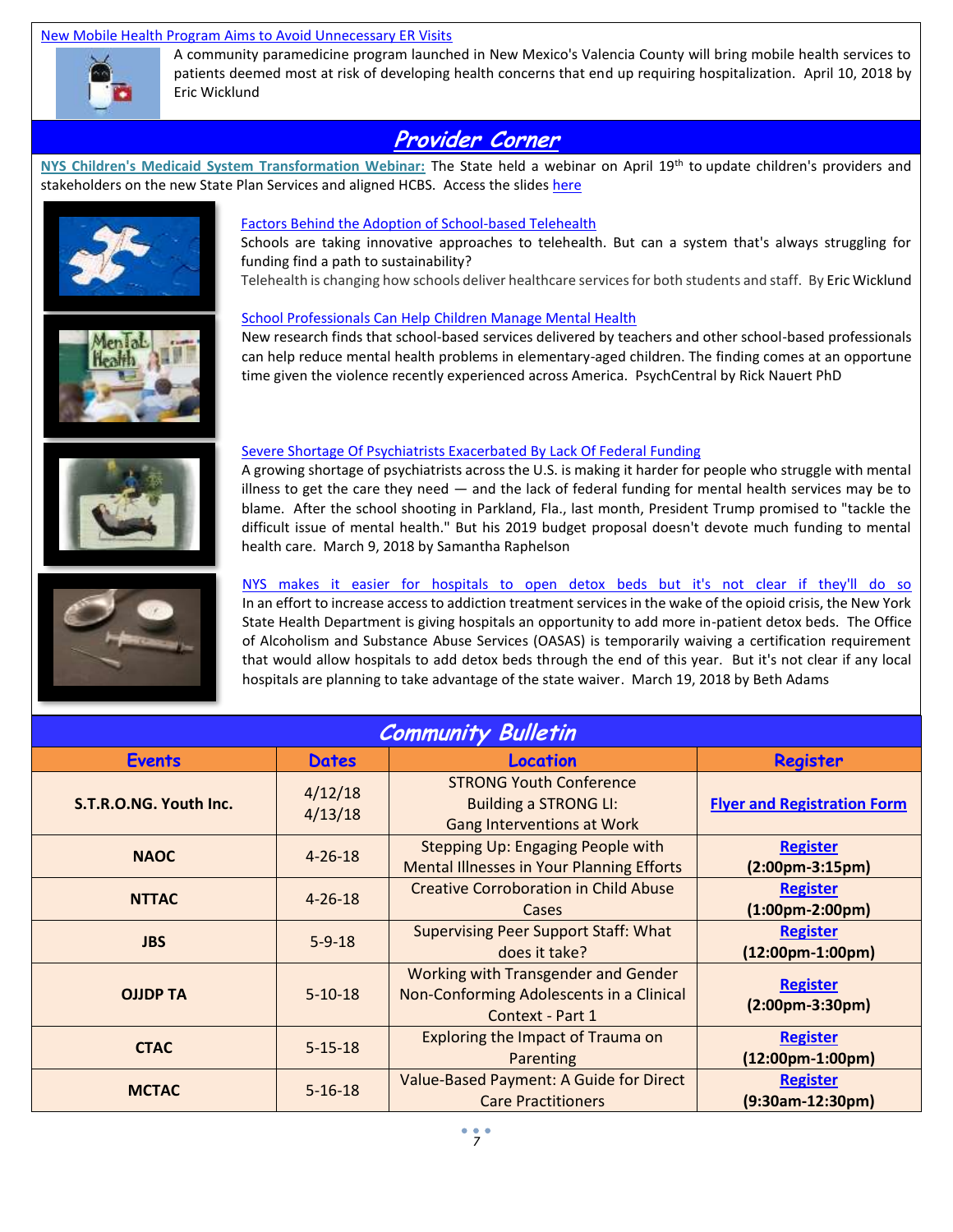|                                  |                                                         | <b>WellLife Network</b>                                                              |                                                  |  |
|----------------------------------|---------------------------------------------------------|--------------------------------------------------------------------------------------|--------------------------------------------------|--|
|                                  |                                                         | 55 Horizon Drive, Huntington, NY 11743                                               |                                                  |  |
|                                  |                                                         | Value-Based Payment: A Guide for                                                     |                                                  |  |
| <b>MCTAC</b>                     | $5 - 16 - 18$                                           | <b>Managers in Behavioral Health</b><br><b>WellLife Network</b>                      | <b>Register</b><br>$(1:30Pm-4:30pm)$             |  |
|                                  |                                                         | 55 Horizon Drive, Huntington, NY 11743                                               |                                                  |  |
|                                  |                                                         | Avoiding Burnout: Learning To Live &                                                 | <b>Register</b>                                  |  |
| PsychU                           | $5 - 17 - 18$                                           | Work Well In Health Care                                                             | $(12:00pm-1:00pm)$                               |  |
|                                  |                                                         | Addressing Behavioral Health Needs of                                                |                                                  |  |
| <b>JBS</b>                       | $5 - 22 - 18$                                           | <b>Older Veterans: In our Communities and</b>                                        | <b>Register</b>                                  |  |
|                                  |                                                         | in Partnership                                                                       | $(12:00pm-1:00pm)$                               |  |
| <b>Manatt Health</b>             | $5 - 24 - 18$                                           | <b>Redefining Care Management in</b>                                                 | <b>Register</b>                                  |  |
|                                  |                                                         | <b>Medicaid Managed Care</b>                                                         | $(3:00$ pm-4:00pm)                               |  |
|                                  |                                                         | Working with Transgender and Gender                                                  | <b>Register</b>                                  |  |
| <b>OJJDP TA</b>                  | $5 - 24 - 18$                                           | Non-Conforming Adolescents in a Clinical                                             | $(2:00pm-3:30pm)$                                |  |
|                                  |                                                         | Context - Part 2                                                                     |                                                  |  |
| <b>CTAC</b>                      | $5 - 30 - 18$                                           | <b>Getting to the Heart of Motivational</b><br>Interviewing                          | <b>Register</b><br>$(12:00pm-1:00pm)$            |  |
|                                  |                                                         | How Media & Movies Shape Our                                                         | <b>Register</b>                                  |  |
| PsychU                           | $5 - 31 - 18$                                           | <b>Perception Of Serious Mental Illness</b>                                          | $(12:00pm-1:00pm)$                               |  |
|                                  |                                                         | In-Person Training: New Children's Health                                            |                                                  |  |
| <b>MCTAC</b>                     |                                                         | and Behavioral Health State Plan Services                                            | <b>Register</b>                                  |  |
|                                  | $6 - 5 - 18$                                            | NY Academy of Medicine                                                               | (9:30am-30:30pm)                                 |  |
|                                  |                                                         | 1216 5th Ave., New York, NY 10029                                                    |                                                  |  |
|                                  | $6 - 6 - 18$                                            | Specialized Health Care Homes for Youth                                              | <b>Register</b>                                  |  |
| <b>JBS</b>                       |                                                         | and Young Adults with Behavioral Health                                              | $(12:00pm-1:00pm)$                               |  |
|                                  |                                                         | <b>Challenges: Innovations and Directions</b><br>Understanding the complex lives and |                                                  |  |
|                                  |                                                         | needs of people with co-occurring mental                                             | <b>Register</b>                                  |  |
| <b>JBS</b>                       | $6 - 12 - 18$                                           | illness and intellectual/developmental                                               | $(12:00pm-1:00pm)$                               |  |
|                                  |                                                         | disabilities                                                                         |                                                  |  |
|                                  |                                                         | <b>Developing Trauma Informed</b><br><b>Register</b>                                 |                                                  |  |
| <b>OJJDP TA</b>                  | Partnerships with Schools and Other CAC<br>$8 - 9 - 18$ |                                                                                      | $(2:00pm-3:30pm)$                                |  |
|                                  |                                                         | Partners - Part 1                                                                    |                                                  |  |
|                                  |                                                         | <b>Developing Trauma Informed</b>                                                    | <b>Register</b>                                  |  |
| <b>OJJDP TA</b>                  | $8 - 23 - 18$                                           | Partnerships with Schools and Other CAC<br>$(2:00pm-3:30pm)$<br>Partners - Part 2    |                                                  |  |
|                                  |                                                         |                                                                                      |                                                  |  |
| <b>Mental Health Association</b> | May 2018                                                | <b>Please see calendar of training opportunities</b>                                 |                                                  |  |
|                                  |                                                         |                                                                                      |                                                  |  |
|                                  | Wednesdays                                              | <b>Family Support Group</b>                                                          | Ken Miro, LMSW                                   |  |
| <b>Mental Health Association</b> |                                                         | 16 Main Street                                                                       | familysupport@mhanc.org                          |  |
|                                  |                                                         | Hempstead, NY 11550<br>2 <sup>nd</sup> Floor Conference Room                         | 516 489-2322 Ext. 1258                           |  |
|                                  |                                                         | <b>Adult Behavioral Health Medicaid</b>                                              | <b>Check for schedule updates</b><br><b>View</b> |  |
| <b>NYS OMH</b>                   | Online                                                  | <b>Managed Care</b>                                                                  | <b>Guidance on State Designated</b>              |  |
|                                  |                                                         | <b>New Video Series</b>                                                              | <b>Entities</b>                                  |  |
| <b>MCTAC</b>                     | Pre-Recorded                                            | <b>Substance Use Disorders: What You</b>                                             | <b>View Webinar</b>                              |  |
|                                  |                                                         | <b>Need to Know Part I</b>                                                           |                                                  |  |
|                                  |                                                         | Part 1: Finding Our New True North                                                   | <b>View Part I</b>                               |  |
| <b>MCTAC</b>                     | Pre-Recorded                                            | Part 2: From Volume to Value:                                                        | <b>View Part II</b>                              |  |
|                                  |                                                         | <b>Shifting the Paradigm</b>                                                         | <b>View Part III</b>                             |  |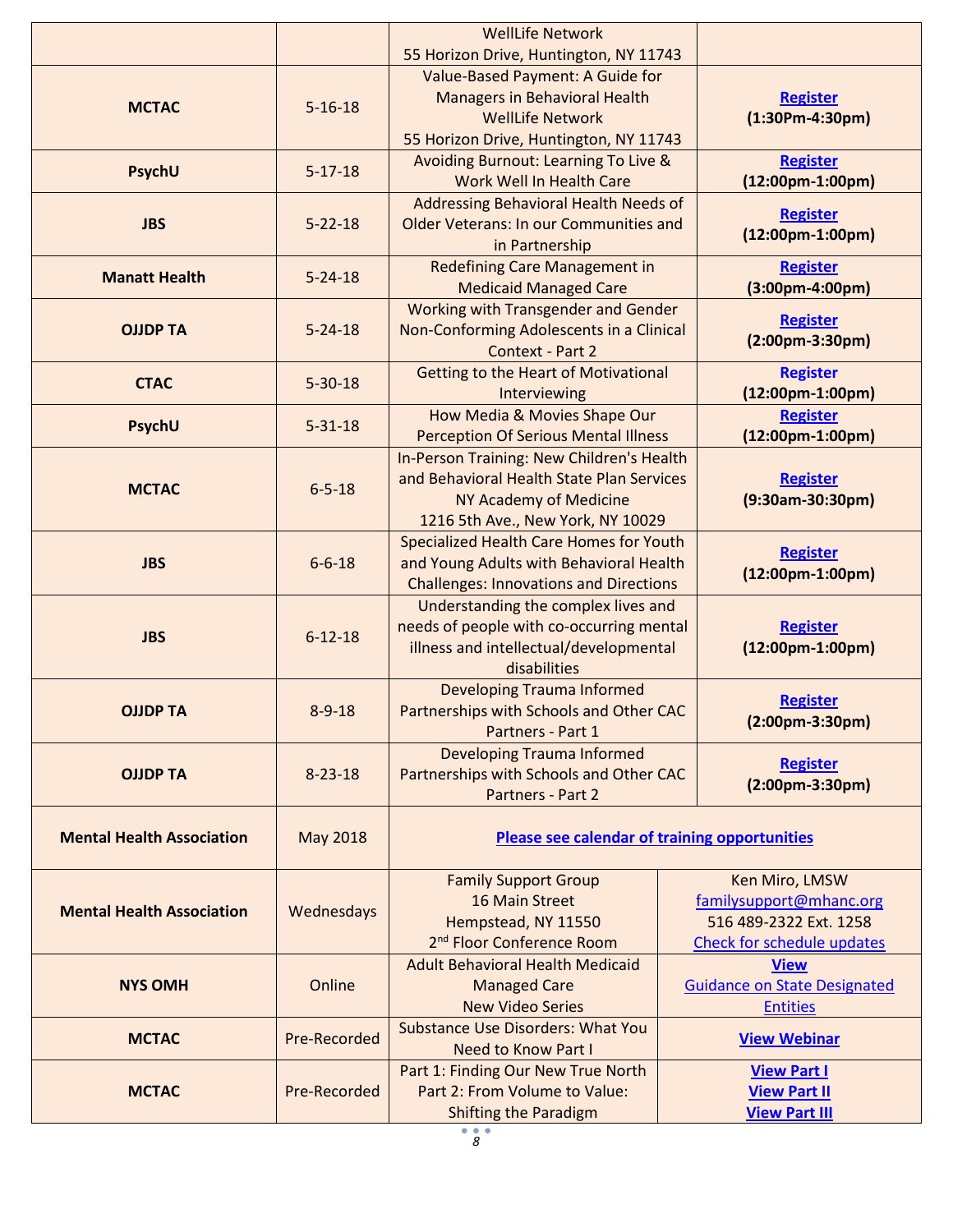|                                                                             |              | Part 3: Back to Basics: Improving                                                                                                                                                                                                                                                                                       | <b>View Part IV</b>                                                                                                                                                                                                                                                                                                                                                                                                                     |  |
|-----------------------------------------------------------------------------|--------------|-------------------------------------------------------------------------------------------------------------------------------------------------------------------------------------------------------------------------------------------------------------------------------------------------------------------------|-----------------------------------------------------------------------------------------------------------------------------------------------------------------------------------------------------------------------------------------------------------------------------------------------------------------------------------------------------------------------------------------------------------------------------------------|--|
|                                                                             |              | <b>Access</b>                                                                                                                                                                                                                                                                                                           |                                                                                                                                                                                                                                                                                                                                                                                                                                         |  |
|                                                                             |              | Part 4: Integrated Care: Re-Thinking                                                                                                                                                                                                                                                                                    |                                                                                                                                                                                                                                                                                                                                                                                                                                         |  |
| <b>CTAC</b>                                                                 | Pre-Recorded | <b>Our Role</b><br>We strongly encourage school-based MH<br>providers and pupil personnel staff to<br>invite teachers, school administrators,<br>and other school-based staff to<br>participate in this series.<br>In the Face of Adversity:<br><b>Promoting Resilience Through Trauma-</b><br><b>Sensitive Schools</b> | <b>Part 1: Trauma-Sensitive</b><br><b>Schools</b><br>Part 2: Tier 1 - Trauma-<br><b>Informed Care for All</b><br>Part 3: Tier 2 - Trauma-<br><b>Informed Interventions for</b><br><b>Students in Need</b><br><b>Part 4: Providing Services to</b><br><b>Students with Clinically</b><br><b>Significant Difficulties</b><br><b>Following Trauma Exposure</b><br><b>Part 5: Restorative Justice: A</b><br><b>Trauma-Informed Approach</b> |  |
|                                                                             |              |                                                                                                                                                                                                                                                                                                                         | to Discipline in School                                                                                                                                                                                                                                                                                                                                                                                                                 |  |
| <b>DOH</b><br><b>Value Based Payment (VBP)</b><br><b>Learning Resources</b> | Online       | VBP University is designed to be an<br>academic resource to raise awareness,<br>knowledge and expertise in the move to<br><b>VBP</b>                                                                                                                                                                                    | <b>VBP University</b>                                                                                                                                                                                                                                                                                                                                                                                                                   |  |
| <b>MCTAC</b>                                                                | Online       | Resources from the Tools to Support the<br>Development of a Performance Driven<br><b>Culture Trainings</b>                                                                                                                                                                                                              | <b>Resources</b>                                                                                                                                                                                                                                                                                                                                                                                                                        |  |
| <b>MCTAC</b>                                                                | Online       | <b>Recovery-Oriented HCBS Training:</b><br><b>Challenges and Opportunities Slides</b><br>Available                                                                                                                                                                                                                      | <b>Resources</b>                                                                                                                                                                                                                                                                                                                                                                                                                        |  |
| <b>MCTAC</b>                                                                | Pre-Recorded | <b>Children's SPA Service Webinar: Family</b><br>and Peer Supports                                                                                                                                                                                                                                                      | <b>View Webinar</b>                                                                                                                                                                                                                                                                                                                                                                                                                     |  |
| <b>MCTAC</b>                                                                | Pre-Recorded | 2016 Family Peer Advocate Credential<br><b>Application Overview</b>                                                                                                                                                                                                                                                     | <b>View Webinar</b>                                                                                                                                                                                                                                                                                                                                                                                                                     |  |
| <b>MCTAC</b>                                                                | Pre-Recorded | <b>Introduction to Family Peer Support</b><br><b>Services</b>                                                                                                                                                                                                                                                           | <b>View Webinar</b>                                                                                                                                                                                                                                                                                                                                                                                                                     |  |
| <b>MCTAC</b>                                                                | Pre-Recorded | <b>Family Peer Support Services: Partnering</b><br>with Hospitals                                                                                                                                                                                                                                                       | <b>View Webinar</b>                                                                                                                                                                                                                                                                                                                                                                                                                     |  |
| <b>SAMHSA</b>                                                               | Pre-Recorded | <b>Financing Peer Support Services through</b><br><b>Medicaid - Billing Codes and Other</b><br><b>Factors</b>                                                                                                                                                                                                           | <b>View Webinar</b>                                                                                                                                                                                                                                                                                                                                                                                                                     |  |
| <b>MCTAC Webinar</b>                                                        | Pre-Recorded | <b>Training Series for Designated Adult BH</b><br><b>HCBS Providers</b>                                                                                                                                                                                                                                                 | <b>View Webinar</b>                                                                                                                                                                                                                                                                                                                                                                                                                     |  |
| <b>OPEN MINDS</b>                                                           | Online       | What Does 'Value-Based' Look Like In The<br>I/DD Field?                                                                                                                                                                                                                                                                 | <b>Click here for details</b>                                                                                                                                                                                                                                                                                                                                                                                                           |  |
| <b>SAMHSA</b>                                                               | Pre-Recorded | <b>Financing Peer Support Services through</b><br><b>Medicaid - Billing Codes and Other</b><br><b>Factors</b>                                                                                                                                                                                                           | <b>View Webinar</b>                                                                                                                                                                                                                                                                                                                                                                                                                     |  |
| <b>MCTAC</b><br><b>OASAS Certified Part 822</b><br><b>Programs</b>          | Pre-Recorded | In-community guidance for OASAS<br>certified Part 822 programs                                                                                                                                                                                                                                                          | <b>Introductory Webinar</b><br>Q&A<br><b>Billing Guidance</b><br>"Benefits and Opportunities"<br><b>Webinar</b>                                                                                                                                                                                                                                                                                                                         |  |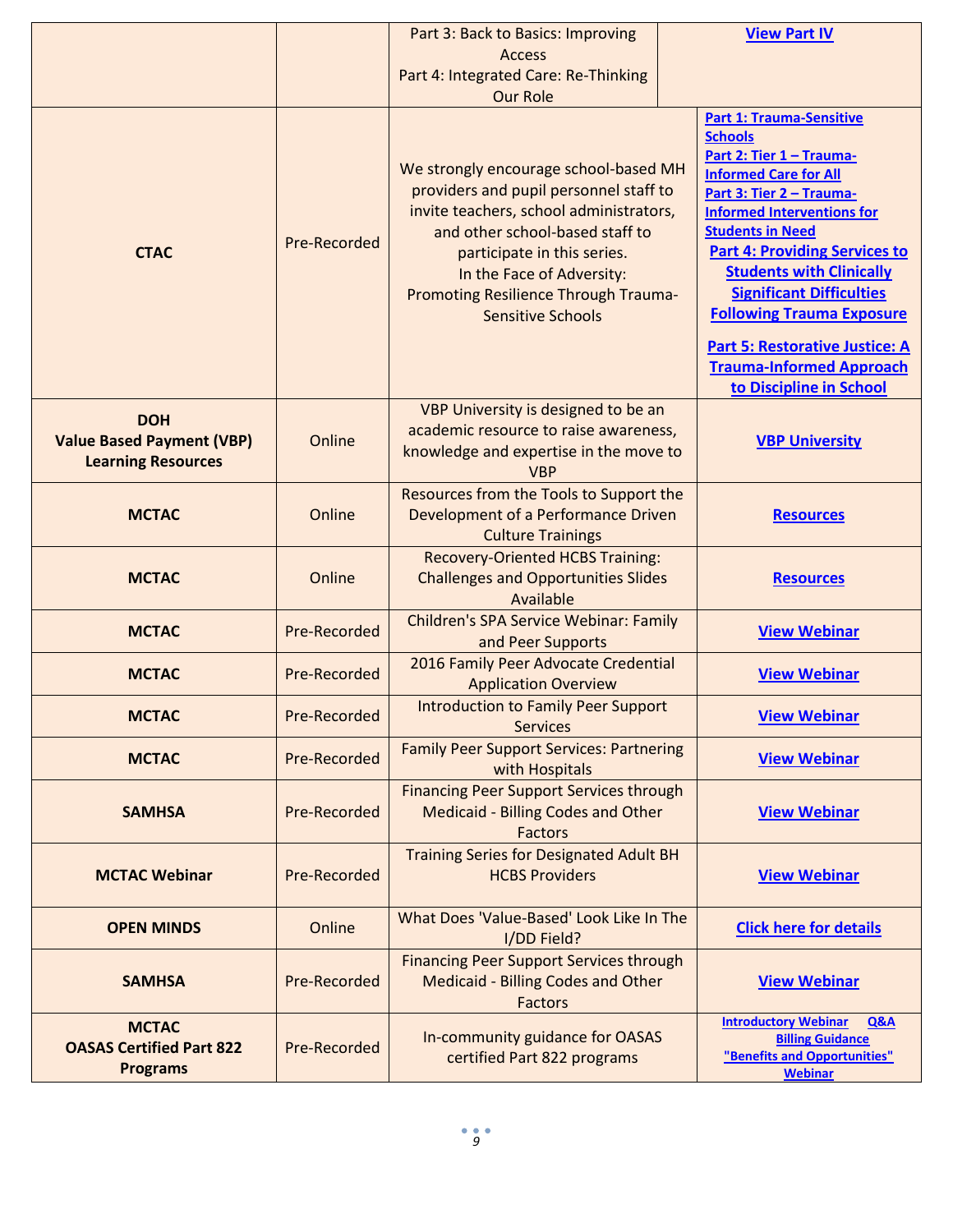| <b>CTAC OASAS 820</b><br><b>Implementation Videos</b>                                                  |                                    | Pre-Recorded | Providers discuss their experiences in<br>transitioning to a Part 820 from an<br>administrative and billing perspective                                  | <b>Chapter 1: Administrative</b><br><b>Readiness</b><br><b>Chapter 2: Clinical Readiness</b> |          |
|--------------------------------------------------------------------------------------------------------|------------------------------------|--------------|----------------------------------------------------------------------------------------------------------------------------------------------------------|----------------------------------------------------------------------------------------------|----------|
| <b>MCTAC Pre-Recorded Webinar</b>                                                                      |                                    | Pre-Recorded | The DSM 5 and the Cultural Formulation<br>Interview: What It Is and How to<br>Implement It                                                               | <b>English</b><br><b>Spanish</b>                                                             |          |
| <b>MCTAC Follow the Yellow Brick</b><br>Road                                                           |                                    | Pre-Recorded | Steps for a Smooth Transition into the<br><b>Electronic Health Systems World</b>                                                                         | <b>Presentation slides</b><br><b>Webinar recording</b><br><b>Project plan</b>                |          |
|                                                                                                        |                                    |              | <b>Additional Resources</b>                                                                                                                              |                                                                                              |          |
|                                                                                                        |                                    |              | The Association of School Prevention, Intervention, Resource and Educational Professionals (ASPIRE)                                                      |                                                                                              |          |
|                                                                                                        |                                    |              | <b>Disaster Preparation Brochure</b>                                                                                                                     |                                                                                              |          |
|                                                                                                        |                                    |              | <b>Long Island Advocacy Center</b>                                                                                                                       |                                                                                              |          |
|                                                                                                        |                                    |              | <b>Long Island Families Together LIFT</b>                                                                                                                |                                                                                              |          |
|                                                                                                        |                                    |              | <b>National Alliance on Mental Illness NAMI Queens/Nassau</b>                                                                                            |                                                                                              |          |
| <b>Nassau Alliance for Addiction Services NAFAS</b><br><b>Nassau County Local Community Coalitions</b> |                                    |              |                                                                                                                                                          |                                                                                              |          |
| <b>Nassau Suffolk Law Services</b>                                                                     |                                    |              |                                                                                                                                                          |                                                                                              |          |
|                                                                                                        | <b>Suicide Prevention Brochure</b> |              |                                                                                                                                                          |                                                                                              |          |
| <b>Long Island Family Support Services Advisory Council</b>                                            |                                    |              |                                                                                                                                                          |                                                                                              |          |
|                                                                                                        |                                    |              |                                                                                                                                                          |                                                                                              |          |
|                                                                                                        |                                    |              | <b>New Grant Opportunities</b>                                                                                                                           |                                                                                              | Due date |
| <b>CMHS</b>                                                                                            |                                    |              | <b>Healthy Transitions: Improving Life Trajectories for Youth and Young Adults with Serious</b><br><b>Mental Disorders Program (Healthy Transitions)</b> |                                                                                              | 5/14/18  |
| <b>OJJDP</b>                                                                                           |                                    |              | <b>Victims of Child Abuse Act Support for Children's Advocacy Center</b>                                                                                 |                                                                                              | 5/14/18  |
| <b>OJJDP</b>                                                                                           |                                    |              | Second Chance Act Addressing the Needs of Incarcerated Parents With Minor Children                                                                       |                                                                                              | 5/22/18  |
| <b>CMHS</b>                                                                                            |                                    |              | <b>Assertive Community Treatment Grants (ACT)</b><br>Pre-Application Webinar Announcement for this FOA (PDF)                                             |                                                                                              | 5/29/18  |
| <b>BJA</b>                                                                                             |                                    |              | <b>Justice and Mental Health Collaboration Program</b>                                                                                                   |                                                                                              | 5/29/18  |
| <b>CMHS</b>                                                                                            |                                    |              | <u>National Center of Excellence for Tobacco-Free Recovery (National Center - TFR)</u>                                                                   |                                                                                              | 6/1/18   |
| <b>CSAP</b>                                                                                            |                                    |              | <b>Improving Access to Overdose Treatment (OD Treatment Access)</b>                                                                                      |                                                                                              | 6/4/18   |
| <b>CSAP</b>                                                                                            |                                    |              | <b>Drug-Free Communities Mentoring Program (DFC-M)</b>                                                                                                   |                                                                                              | 6/4/18   |
| <b>BJA</b>                                                                                             |                                    |              | <b>Adult Drug Court Discretionary Grant Program</b>                                                                                                      |                                                                                              | 6/5/18   |